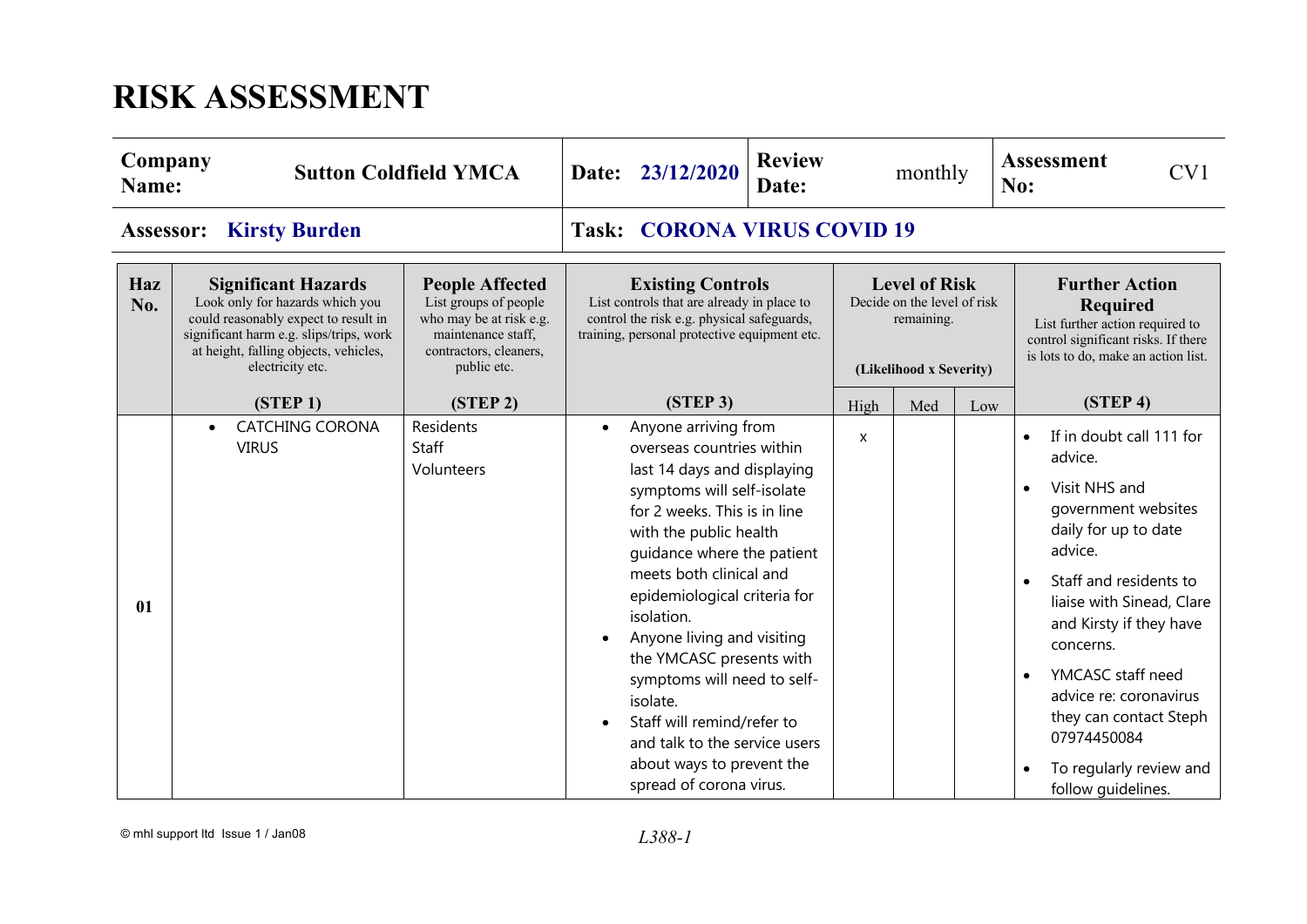|  | Staff will ensure deep<br>$\bullet$<br>cleaning is completed after<br>every session to include<br>toilets, tables, kitchen<br>sides/cupboards fridge<br>doors, computer keyboards<br>+ mouse, door handles and<br>the floor will be mopped<br>daily.<br>Staff and service users to<br>use hand sanitiser when<br>entering the building<br>Residents and staff to wear<br>a face mask in all common<br>areas such as corridors or<br>other shared spaces.<br>No more than one resident<br>is permitted in the office at<br>any one time. | Staff to make face<br>$\bullet$<br>masks available to all<br>residents. |
|--|-----------------------------------------------------------------------------------------------------------------------------------------------------------------------------------------------------------------------------------------------------------------------------------------------------------------------------------------------------------------------------------------------------------------------------------------------------------------------------------------------------------------------------------------|-------------------------------------------------------------------------|
|--|-----------------------------------------------------------------------------------------------------------------------------------------------------------------------------------------------------------------------------------------------------------------------------------------------------------------------------------------------------------------------------------------------------------------------------------------------------------------------------------------------------------------------------------------|-------------------------------------------------------------------------|

| Haz<br>No. | <b>Significant Hazards</b><br>Look only for hazards which you<br>could reasonably expect to result in<br>significant harm e.g. slips/trips, work<br>at height, falling objects, vehicles,<br>electricity etc. | <b>People Affected</b><br>List groups of people<br>who may be at risk e.g.<br>maintenance staff,<br>contractors, cleaners,<br>public etc. | <b>Existing Controls</b><br>List controls that are already in place to<br>control the risk e.g. physical safeguards,<br>training, personal protective equipment etc. | <b>Level of Risk</b><br>Decide on the level of risk<br>remaining.<br>(Likelihood x Severity) |            |  | <b>Further Action</b><br>Required<br>List further action required to<br>control significant risks. If there<br>is lots to do, make an action list. |
|------------|---------------------------------------------------------------------------------------------------------------------------------------------------------------------------------------------------------------|-------------------------------------------------------------------------------------------------------------------------------------------|----------------------------------------------------------------------------------------------------------------------------------------------------------------------|----------------------------------------------------------------------------------------------|------------|--|----------------------------------------------------------------------------------------------------------------------------------------------------|
|            | (STEP 1)                                                                                                                                                                                                      | (STEP2)                                                                                                                                   | (STEP <sub>3</sub> )                                                                                                                                                 | High                                                                                         | Med<br>Low |  | (STEP <sub>4</sub> )                                                                                                                               |
| 02         | Hand washing                                                                                                                                                                                                  | All staff<br>All service users<br>All volunteers<br>All children                                                                          | Posters will be displayed<br>around the YMCA<br>Staff and service users will wash<br>their hands<br>after coughing or sneezing                                       | X                                                                                            |            |  | Staff and service users to<br>remind and prompt each<br>other to wash hands.                                                                       |

© mhl support ltd Issue 1 / Jan08 *L388-2*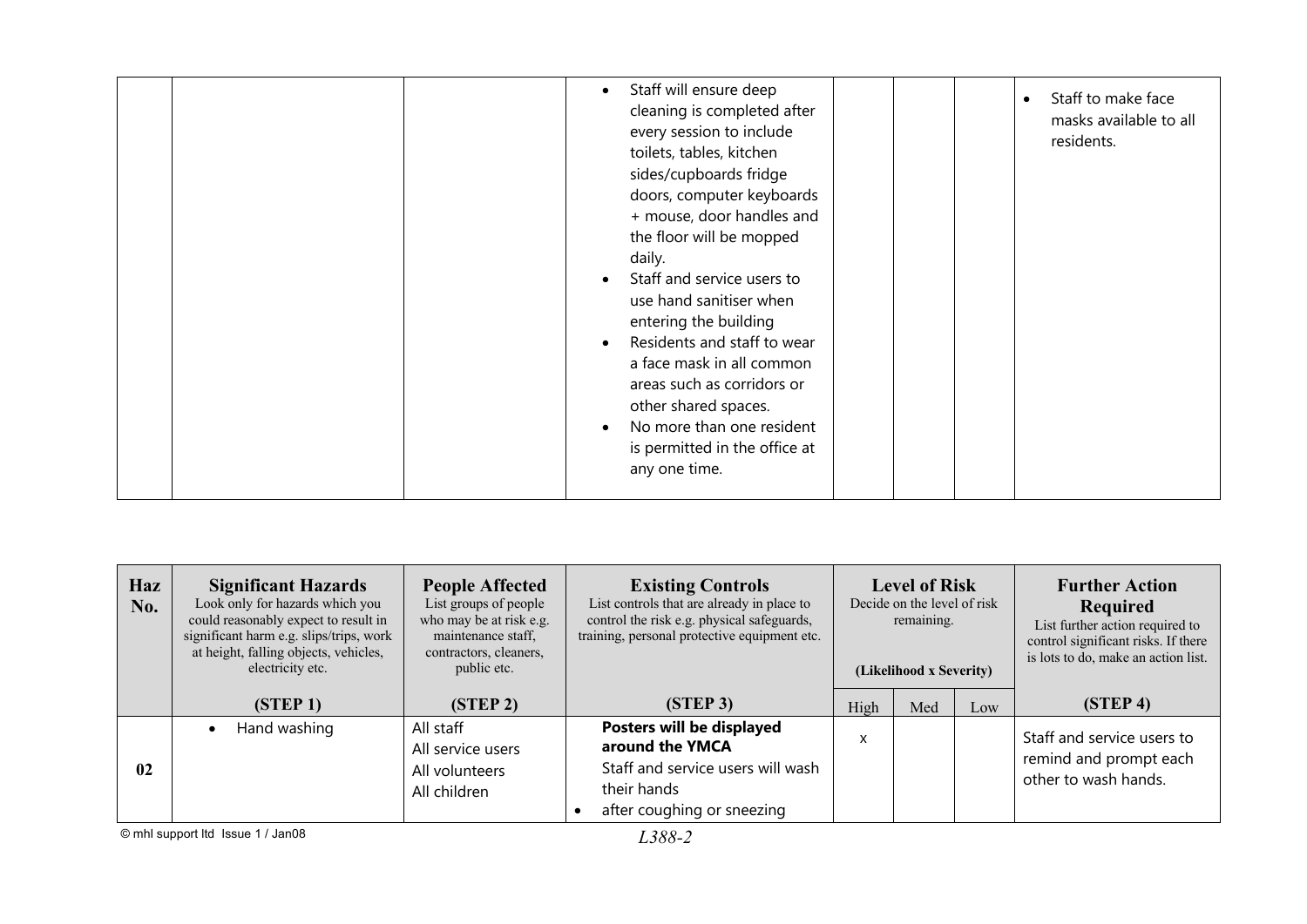| after toilet use<br>after touching eyes, nose,<br>mouth or ears.<br>before eating<br>before and after preparing food<br>if you are in contact with a sick<br>person<br>if your hands are dirty<br>If you have touched animals or |
|----------------------------------------------------------------------------------------------------------------------------------------------------------------------------------------------------------------------------------|
| animal waste.                                                                                                                                                                                                                    |
| Before and after personal care<br>tasks undertaken.                                                                                                                                                                              |

| Haz<br>No.     | <b>Significant Hazards</b><br>Look only for hazards which you<br>could reasonably expect to result in<br>significant harm e.g. slips/trips, work<br>at height, falling objects, vehicles,<br>electricity etc.                                         | <b>People Affected</b><br>List groups of people<br>who may be at risk e.g.<br>maintenance staff,<br>contractors, cleaners,<br>public etc. | <b>Existing Controls</b><br>List controls that are already in place to<br>control the risk e.g. physical safeguards,<br>training, personal protective equipment etc.                                                                                                                                                     | <b>Level of Risk</b><br>Decide on the level of risk<br>remaining.<br>(Likelihood x Severity) |     |     | <b>Further Action</b><br><b>Required</b><br>List further action required to<br>control significant risks. If there<br>is lots to do, make an action list.                                                                                                                        |
|----------------|-------------------------------------------------------------------------------------------------------------------------------------------------------------------------------------------------------------------------------------------------------|-------------------------------------------------------------------------------------------------------------------------------------------|--------------------------------------------------------------------------------------------------------------------------------------------------------------------------------------------------------------------------------------------------------------------------------------------------------------------------|----------------------------------------------------------------------------------------------|-----|-----|----------------------------------------------------------------------------------------------------------------------------------------------------------------------------------------------------------------------------------------------------------------------------------|
|                | (STEP 1)                                                                                                                                                                                                                                              | (STEP <sub>2</sub> )                                                                                                                      | (STEP <sub>3</sub> )                                                                                                                                                                                                                                                                                                     | High                                                                                         | Med | Low | (STEP <sub>4</sub> )                                                                                                                                                                                                                                                             |
| 0 <sub>3</sub> | Residents with health<br>issues may have<br>compromised<br>immunity and are<br>generally at higher risk<br>from infections<br>particularly respiratory<br>infections, meaning<br>that they are at higher<br>risk of serious illness<br>from COVID-19. |                                                                                                                                           | We (the staff team) will be<br>extra vigilant with cleaning<br>and handwashing every day<br>and throughout the day.<br>To ensure we prevent the<br>spread of coronavirus to<br>anyone with long term<br>health conditions we will be<br>taking the extra precaution<br>and asking anyone<br>presenting with cold and flu | X                                                                                            |     |     | Staff team to contact<br>family/support staff if<br>someone presents with<br>symptoms at a YMCASC<br>and send anyone home<br>with symptoms.<br>Staff to monitor and take<br>action accordingly to<br>reduce the risk of any<br>YMCASC service users/<br>staff and their families |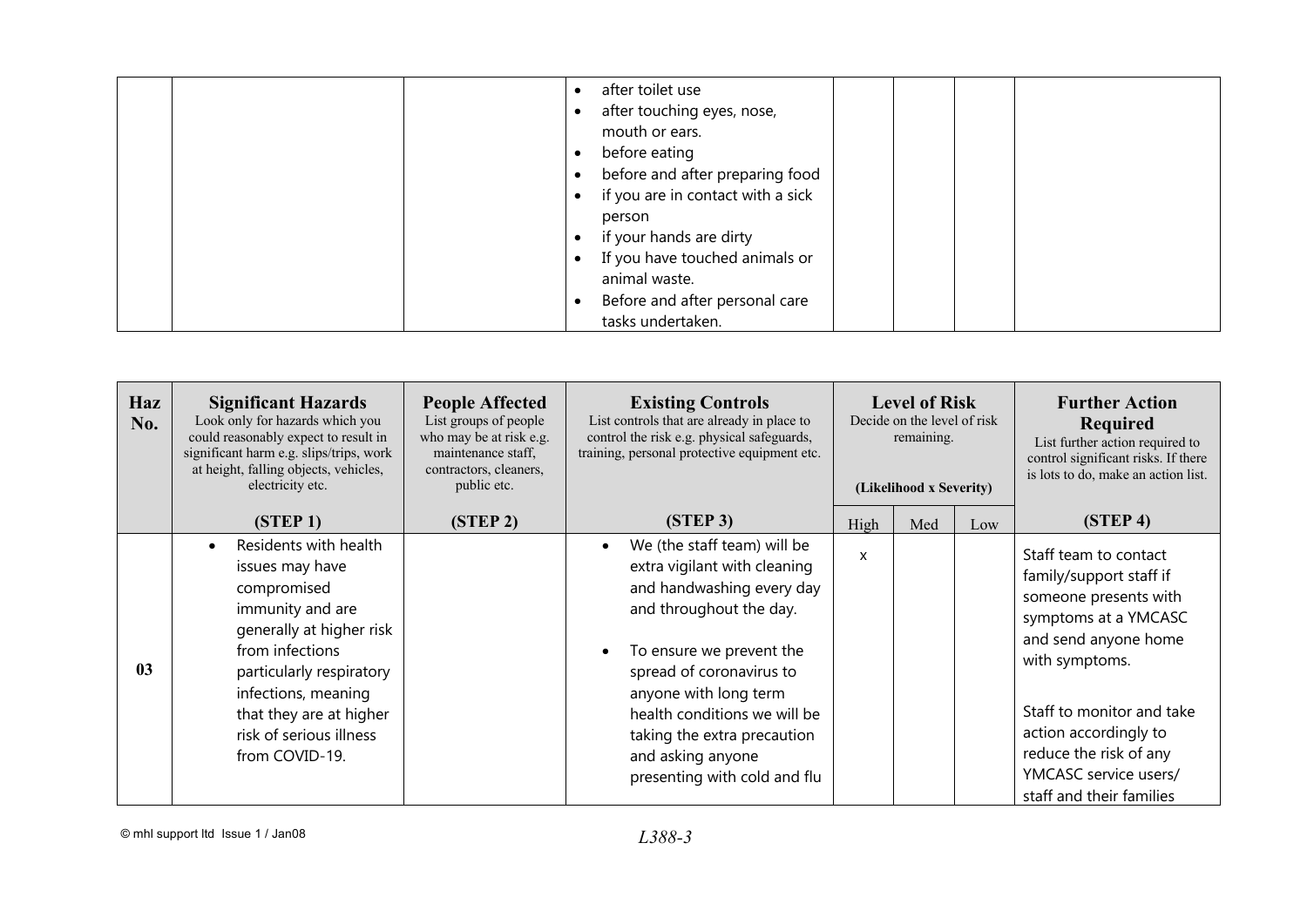| Conditions which may           | symptoms not to visit the              | from becoming seriously ill |
|--------------------------------|----------------------------------------|-----------------------------|
| lower the immune system        | <b>YMCA</b>                            | from COVID-19.              |
| include:                       |                                        |                             |
| 1. Rheumatoid                  | Staff and housekeepers to<br>$\bullet$ |                             |
| arthritis                      | be vigilant when entering              |                             |
| 2. Systemic lupus              | resident's rooms. To use               |                             |
| Crohn's +                      | anti-bacterial products                |                             |
| Ulcerative                     | around the building.                   |                             |
| colitis + IBD                  |                                        |                             |
| 3. Type 1                      |                                        |                             |
| diabetes                       |                                        |                             |
| M.S<br>4.                      |                                        |                             |
| 5.<br>Psoriasis                |                                        |                             |
| Graves'<br>6.                  |                                        |                             |
| disease                        |                                        |                             |
| 7. Guillain-Barre              |                                        |                             |
| syndrome.                      |                                        |                             |
| 8. Hashimoto's                 |                                        |                             |
| thyroiditis                    |                                        |                             |
| (hypothyroidism)               |                                        |                             |
| Myasthenia<br>9.               |                                        |                             |
| gravis.                        |                                        |                             |
| 10. Vasculitis.                |                                        |                             |
| 11. Chronic                    |                                        |                             |
| inflammatory                   |                                        |                             |
| demyelinating                  |                                        |                             |
| polyneuropathy.                |                                        |                             |
| 12. Addison's                  |                                        |                             |
| Disease                        |                                        |                             |
| 13. Scleroderma                |                                        |                             |
| Other people at high risk of   |                                        |                             |
| becoming seriously ill if they |                                        |                             |
| catch COVID 19 include:        |                                        |                             |
|                                |                                        |                             |
| Older adults<br>$\bullet$      |                                        |                             |

 $\overline{\textcircled{\small\textrm{cm}}}$  mhl support ltd Issue 1 / Jan08